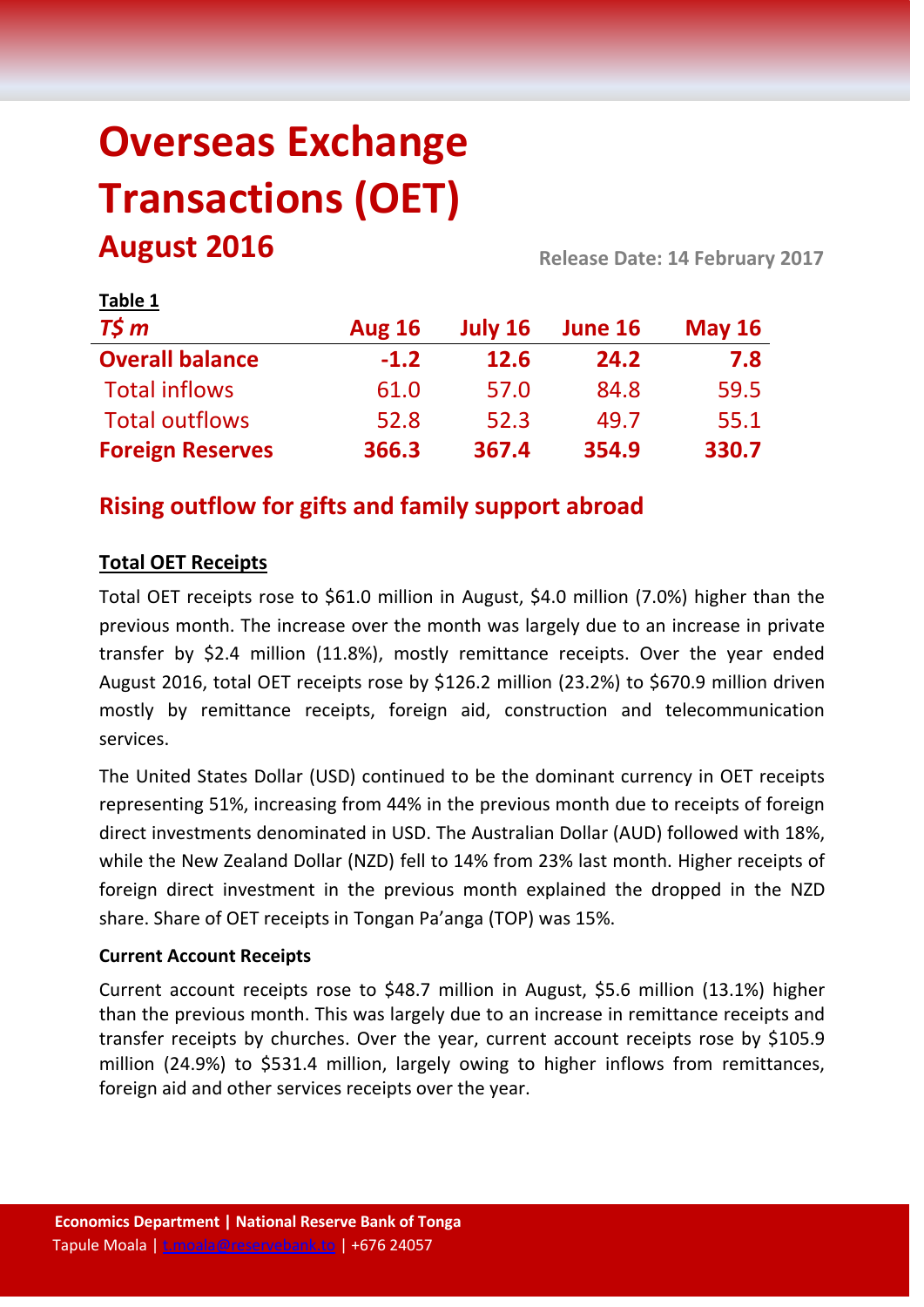Transfer receipts rose by \$3.1 million (12.4%) to \$27.9 million in August. Private transfers which are largely remittance receipts<sup>1</sup> was at \$22.3 million, \$2.4 million (11.8%) higher than the previous month. Receipts by non-profit institutions which were mostly funds for the local churches also increased by \$1.2 million (39.5%) to \$4.3 million. The celebration of the Latter Day Saints Missionary  $100<sup>th</sup>$  anniversary and Tonga's agricultural show largely attributed to the higher transfer receipts in August. In year ended terms, transfer receipts rose by \$66.2 million (23.7%) to \$345.7 million as both private and official transfer receipts continued to rise.

Services receipts slightly improved over the month by \$2.1 million (14.0%) to \$17.1 million. This was mainly due to an increase in travel receipts of \$1.3 million, particularly from personal travel and air transport services. This coincides with the increase in international arrivals by 17% for the same period, which includes the arrival of a cruise ship during the month. Services other than travel also rose by \$0.8 million (14%) to \$6.8 million which are mostly professional, management and business services. In year ended terms, service receipts increased by \$ 32.8 million (28.8%) to \$146.6 million, due mainly to





higher inflows from personal travel, telecommunication services, and construction services.

Export proceeds slightly rose by \$0.1 million (5.7%) in August, largely owing to exports of marine products which increased by \$0.3 million (55.8%) over the month. The high volumes of marine exports recorded in July may have contributed to the high proceeds in August. However, receipts from the export of agricultural and other exported products, on the other hand, fell by \$0.1 million each to \$0.3 million (25.4%) and \$0.2 million (38.0%) respectively. Export receipts rose by \$2.1 million (14.8%) over the



1 Further information on remittances can now be found on our Remittances Data flash, available on the NRBT website.

 $\overline{\phantom{a}}$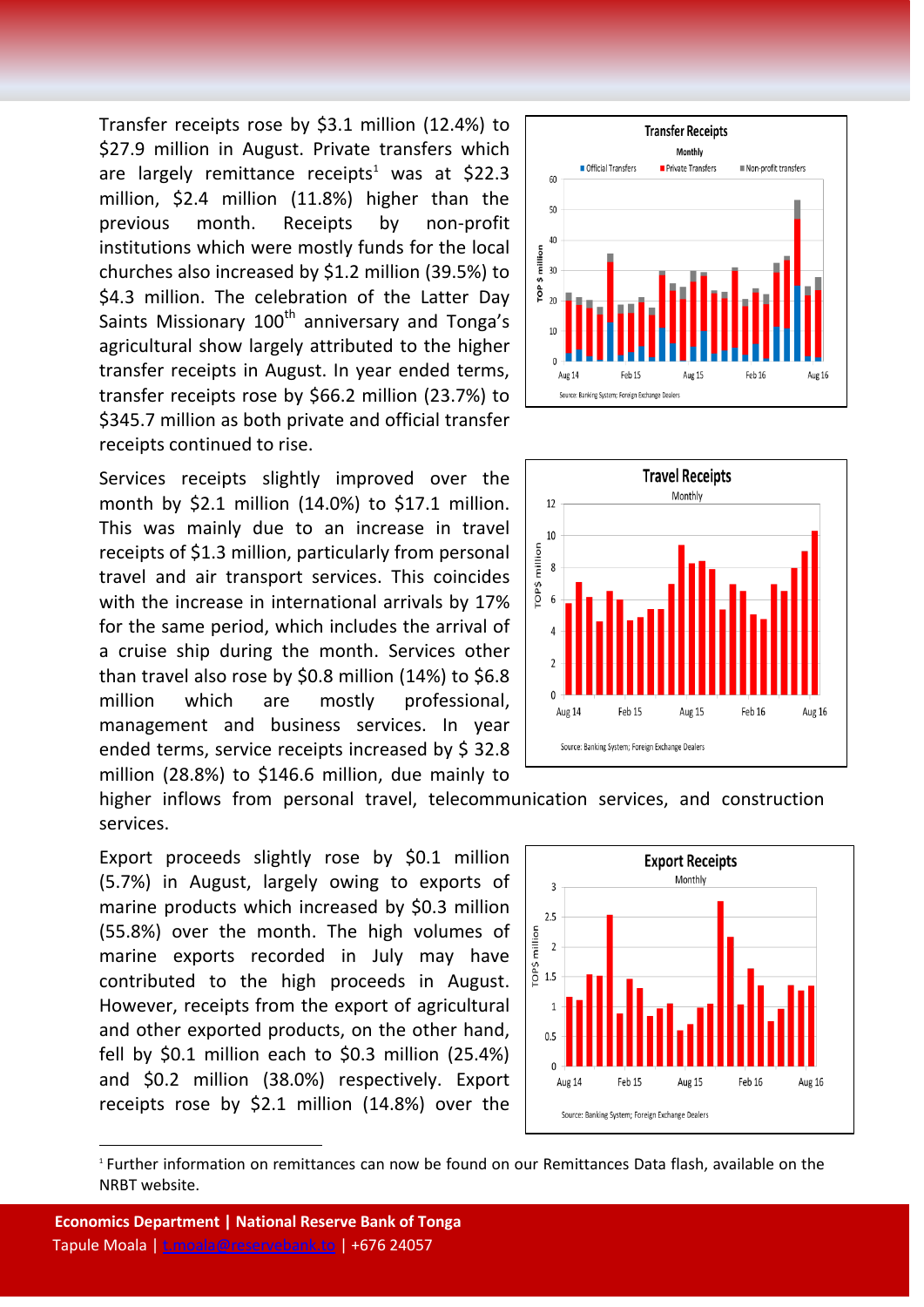year to \$16.7 million, underpinned by an increase in proceeds from the export of marine and agricultural products.

#### **Financial Account & Capital Account Receipts**

Over the month, financial account receipts slightly fell by \$0.2 million (1.6%) to \$10.9 million mostly driven by a \$1.8 million (60.9%) drop in foreign direct investments more than offsetting a \$1.6 million fall in other investments. Capital account receipts also fell by \$1.5 million (49.8%) to \$1.5 million underpinned by lower receipt of capital grants and investments. Over the year, financial account receipts rose by \$22.1 million (22.9%), while capital account receipts fell by \$1.8 million (7.8%).

# **Total OET Payments**

Total OET payments rose by \$0.5 million (1.0%) in August 2016 to \$52.8 million. This owed largely to higher personal transfers compared to July. In year ended terms, OET payments rose by \$86.6 million (17.2%) to \$591.2 million driven mostly by higher import and services payments.

#### **Current Account Payments**

Current account payments were at \$51.4 million in August, \$1.3 million (2.5%) higher than July and representing 97% of total OET payments. Individuals sending gifts and family support to friends and relatives abroad supported the rising trend. Majority of the funds were transacted in USD, mainly to friend and relatives in the US and China. This may have resulted from the revision of the NRBT Exchange Control Policy Guidelines which was effective in July 2016. In year ended terms, current account payments rose by \$81.5 million (17.5%) to \$548.0 million due to higher payments for imports and services over the year.

In August, import payments slightly fell by \$0.4 million (1.2%) to \$30.8 million driven mostly by lower oil imports which declined by \$1.3 million over the month. Payment for construction imports also fell by \$0.1 million. On the other hand, import payments for wholesale & retail goods, other imports and motor vehicles rose over the month by \$0.8 million, \$0.5 million and \$0.1 million respectively. The higher import payments coincide with the increase in container registrations over the month which rose by



8.5%, supported by the increase in banks lending for construction and manufacturing purposes. In year ended terms, import payments were \$39.5 million (13.2%) higher than the previous year at \$298.3 million.

Services payments were at \$12.7 million in August, \$0.7 million (5.3%) lower than the previous month mainly due to lower payments for telecommunication services. Over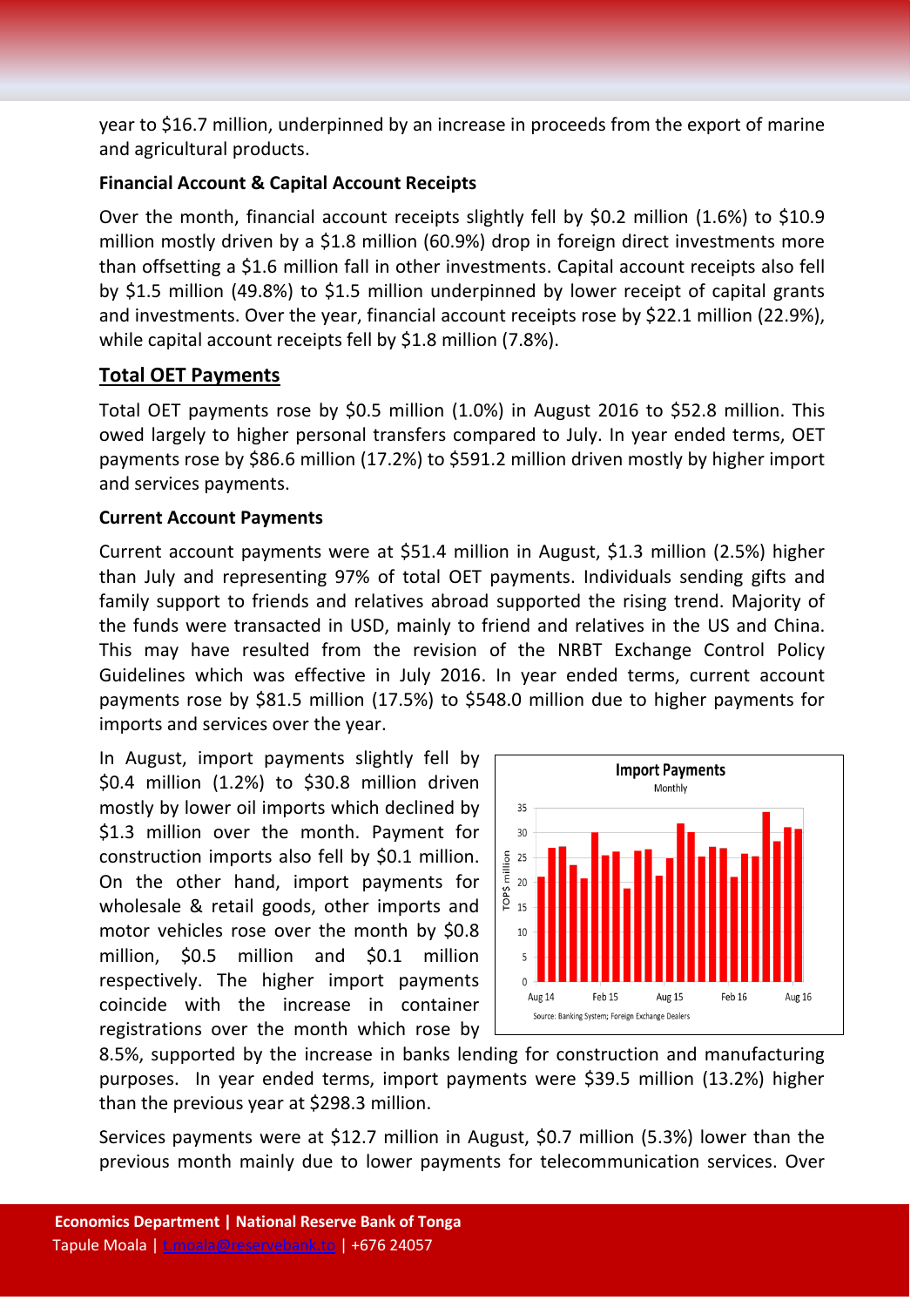the year, payments for services rose by \$26.0 million (25.4%) to \$128.2 million due mainly to higher payments for travel related transactions, telecommunication services, professional, management, consulting, and other business services.

Transfers, on the other hand, increased by \$1.4 million (29.3%) over the month to \$6.2 million attributed to higher private transfers, of which the majority were from individuals sending gifts and family support to family and relatives abroad. This reflects the revision of the Exchange Control Guideline that was effective in July which raised the annual limit for gift transactions from \$10,000 per year to \$50,000. Both foreign exchange dealers' and banking data recorded the highest amount of gift payments at \$4.3 million and \$1.3 million respectively in August. In year ended terms, transfers were recorded at \$64.0 million, increasing by \$16.4 million (35%) from the previous year, again due to higher private transfers.

#### **Capital & Financial Account Payments**

Again, there were no capital payments made during the month, and over the year it fell by \$1.3 million (36.3%). Financial account payments, on the other hand, declined by \$0.7 million (34.3%) over the month to \$1.4 million, and rose by \$6.4 million (18.6%) to \$40.9 million over the year, underpinned by higher foreign debt payments and interbank transfers.

# **Overall Balance & Foreign reserves**

The balance of overseas exchange transactions, which is the net change to foreign reserves over the month of August 2016, recorded a deficit of \$1.2 million, which is \$13.8 million (109.5%) lower than the surplus in July. Foreign reserves has benefitted in the previous months from large inflows of remittances, government grants and budget support, however the persistent high level of import payments and the rising outflow of private transfers eventually weighed on the level of foreign reserves.

Hence, foreign reserves slightly fell to \$366.3 million in August, sufficient to cover 9.2 months of imports, well above the NRBT's minimum range of 3-4 months. The outlook for foreign reserves is considered to remain comfortably above the minimum range, given the expectation of high remittance receipts for the upcoming Christmas festivities and other assistance from donor partners.





However, delays to the inflow of these funds may pose a risk to the outlook.